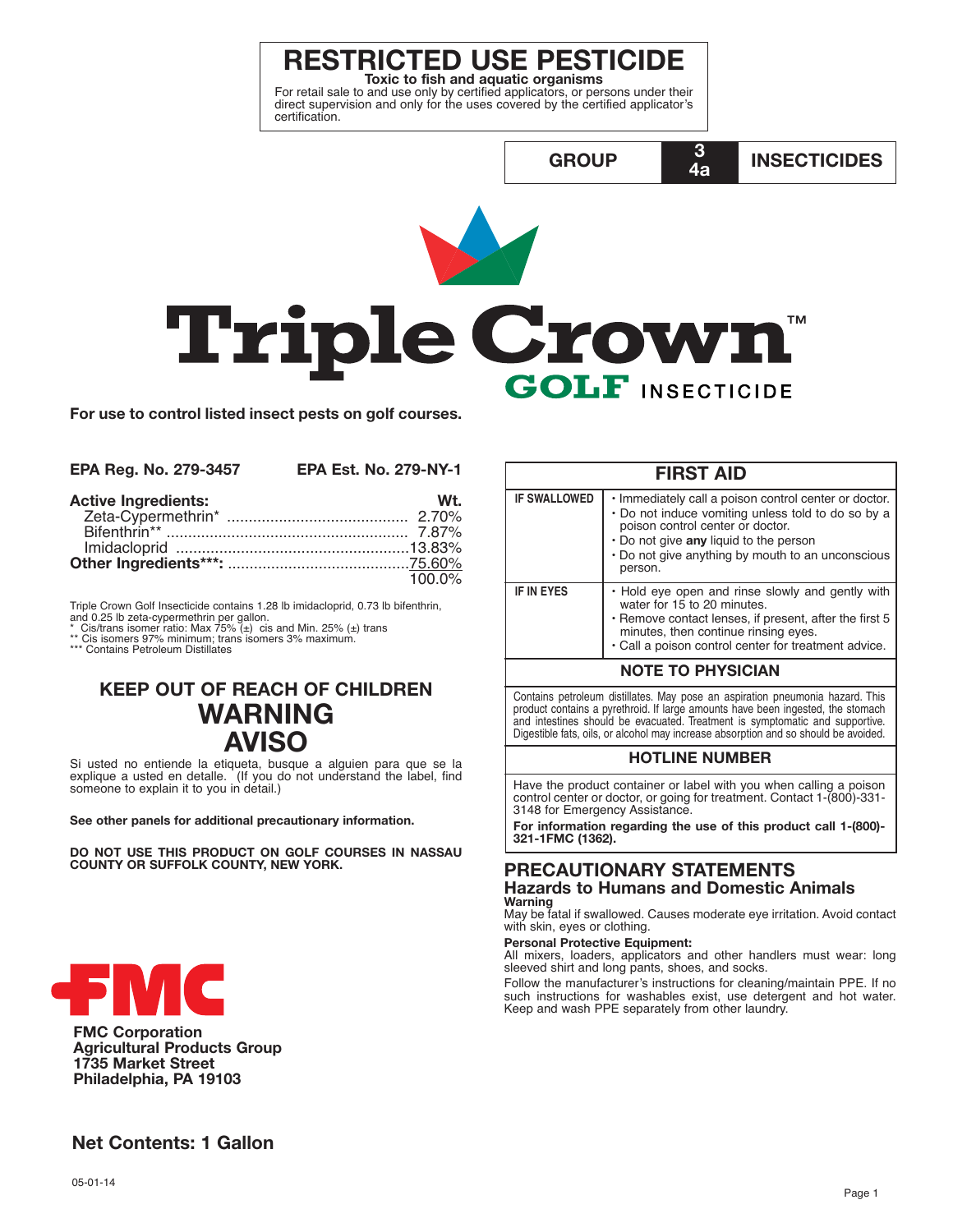**User Safety Recommendations** Wash thoroughly with soap and water after handling. Wash hands before eating, drinking, chewing gum, using tobacco or using the toilet. Remove clothing/PPE immediately if pesticide gets inside. Then wash thoroughly and put on clean clothing. Remove PPE immediately after handling this product. Wash the outside of gloves before removing. As soon as possible, wash thoroughly and change into clean clothing.

## **Environmental Hazards**

This pesticide is extremely toxic to fish and aquatic invertebrates. Drift and run-off from treated areas may be hazardous to aquatic organisms in neighboring areas. Care should be used when spraying to avoid fish and reptile pets in/around ornamental ponds. To protect the environment, do not allow pesticide to enter or run off into storm drains, drainage ditches, gutters or surface waters. Applying this product in calm weather when rain is not predicted for the next 24 hours will help to ensure that wind or rain does not blow or wash pesticide off the treatment area. Rinsing application equipment over the treated area will help to avoid run off to water bodies or drainage systems.

This product is highly toxic to bees exposed to direct treatment or residues on blooming crops or weeds. Do not apply this product or allow it to drift to blooming crops if bees are foraging in the treatment area.

The chemical imidacloprid demonstrates the properties and characteristics associated with chemicals detected in groundwater. The use of this chemical in areas where soils are permeable, particularly where the water table is shallow, may result in groundwater contamination.

## **PROTECTION OF POLLINATORS**

**APPLICATION RESTRICTIONS**

**EXIST FOR THIS PRODUCT BECAUSE OF RISK TO BEES AND OTHER INSECT POLLINATORS. FOLLOW APPLICATION RESTRICTIONS FOUND IN THE DIRECTIONS FOR USE TO PROTECT POLLINATORS.**



Look for the bee hazard icon  $\sim$  in the Directions for Use for each application site for specific use restrictions and instructions to protect bees and other insect pollinators.

#### **This product can kill bees and other insect pollinators.**

Bees and other insect pollinators will forage on plants when they flower, shed pollen, or produce nectar.

Bees and other insect pollinators can be exposed to this pesticide from:

- o Direct contact during foliar applications, or contact with residues on plant surfaces after foliar applications
- o Ingestion of residues in nectar and pollen when the pesticide is applied as a seed treatment, soil, tree injection, as well as foliar applications.

When Using This Product Take Steps To:

- o Minimize exposure of this product to bees and other insect pollinators when they are foraging on pollinator attractive plants around the application site.
- o Minimize drift of this product on to beehives or to off-site pollinator attractive habitat. Drift of this product onto beehives or off-site to pollinator attractive habitat can result in bee kills.

Information on protecting bees and other insect pollinators may be found at the Pesticide Environmental Stewardship website at: http://pesticidestewardship.org/PollinatorProtection/Pages/default.a spx.

Pesticide incidents (for example, bee kills) should immediately be reported to the state/tribal lead agency. For contact information for your state, go to: www.aapco.org/officials.html. Pesticide incidents should also be reported to the National Pesticide Information Center at: www.npic.orst.edu or directly to EPA at: beekill@epa.gov

## **DIRECTIONS FOR USE**

It is a violation of Federal law to use this product in a manner inconsistent with its labeling.



**Do not apply Triple Crown Golf Insecticide while bees are foraging. Do not apply Triple Crown Golf Insecticide to plants that are flowering. Only apply after all flower petals have fallen off.**

Do not apply this product in a way that will contact workers or other persons, either directly or through drift. Only protected handlers may be in the area during application. For any requirement specific to your State or Tribe, consult the agency responsible for pesticide regulation.

### **Restrictions:**

Not for residential use. Only for use on Golf Courses.

Do not apply by air.

Do not apply this product through any type of irrigation system.

Do not allow people or pets in treated area until spray has dried.

Apply this product directly to the turf area. Water treated area as directed on this label. Do not water to the point of run-off.

Do not make applications during rain.

Application is prohibited directly into sewers or drains, or to any area like a gutter where drainage to sewers, storm drains, water bodies, or aquatic habitat can occur. Do not allow the product to enter any drain during or after application.

Not for use on plants being grown for sale, or other commercial use, or for commercial seed production, or for research purposes.

## **APPLICATION INSTRUCTIONS**

Apply Triple Crown Golf Insecticide as a broadcast treatment.

Use application volumes of up to 10 gallons per 1000 square feet when treating dense grass foliage for uniform coverage.

For low volume applications (< 2 gallons/1000 square feet), irrigate the treated area with at least 0.25 inches of water immediately following application to ensure efficacy against sub-surface pests (e.g. mole crickets).

## **TURF APPLICATION RATES**

The application rates listed in the following table will provide excellent control of the respective pests under typical conditions. However, at the discretion of the applicator, Triple Crown Golf Insecticide may be applied at up to 0.80 fl oz per 1000 square feet (35 fl oz/A) to control each of the pests listed in this Table. The higher application rates should be used when maximum residual control is desired or heavy pest populations exist. Do not apply more than 0.5 lb active ingredient imidacloprid (50 fl oz Triple Crown Golf Insecticide) per acre per year.

| Pest                                                                                                                                                                                                                                                                                                                                                                                                                      | <b>Application Rate</b><br>fl oz/A | <b>Application Rate</b><br>fl $oz/1000$ ft <sup>2</sup> |
|---------------------------------------------------------------------------------------------------------------------------------------------------------------------------------------------------------------------------------------------------------------------------------------------------------------------------------------------------------------------------------------------------------------------------|------------------------------------|---------------------------------------------------------|
| Armyworms <sup>1</sup><br>Cutworms <sup>1</sup><br>Sod Webworm <sup>1</sup>                                                                                                                                                                                                                                                                                                                                               | $10 - 15$                          | $0.23 - 0.34$                                           |
| Annual Bluegrass Weevil (Hyperodes)<br>(Adult) <sup>2</sup><br>Banks Grass Mite <sup>5</sup><br>Billbugs (Adult) <sup>3</sup><br>Black Turfgrass Ataenius (Adult) <sup>4</sup><br>Centipedes<br>Crickets<br>Earwigs<br>Fleas (Adult)<br>Grasshoppers<br>Leafhoppers<br>Mealybugs<br>Millipedes<br>Mites <sup>5</sup><br>Pillbugs<br>Sowbugs                                                                               | $10 - 20$                          | $0.23 - 0.46$                                           |
| Ants<br>Black Vine Weevil (Adult)<br>Chinch Bugs <sup>6</sup><br>Crane Flies <sup>7</sup><br>European Chafer<br>Fleas (Larvae) <sup>8</sup><br>Frit Fly<br>Green June Beetle<br>May or June Beetle<br>Imported Fire Ants <sup>9</sup><br>Japanese Beetle (Adult)<br>Masked Chafer (Northern or Southern)<br>Mole Cricket (Adult) <sup>10</sup><br>Mole Cricket (Nymph) <sup>11</sup><br>Stink Bugs<br>Ticks <sup>12</sup> | $20 - 35$                          | $0.46 - 0.80$                                           |

**In New York State, this product may NOT be applied to any grass or turf area within 100 feet of a water body (lake, pond, river, stream, wetland, or drainage ditch).**

**In New York State, do make a single repeat application of Triple Crown Golf Insecticide if there are signs of renewed insect activity, but not sooner than two weeks after the first application.**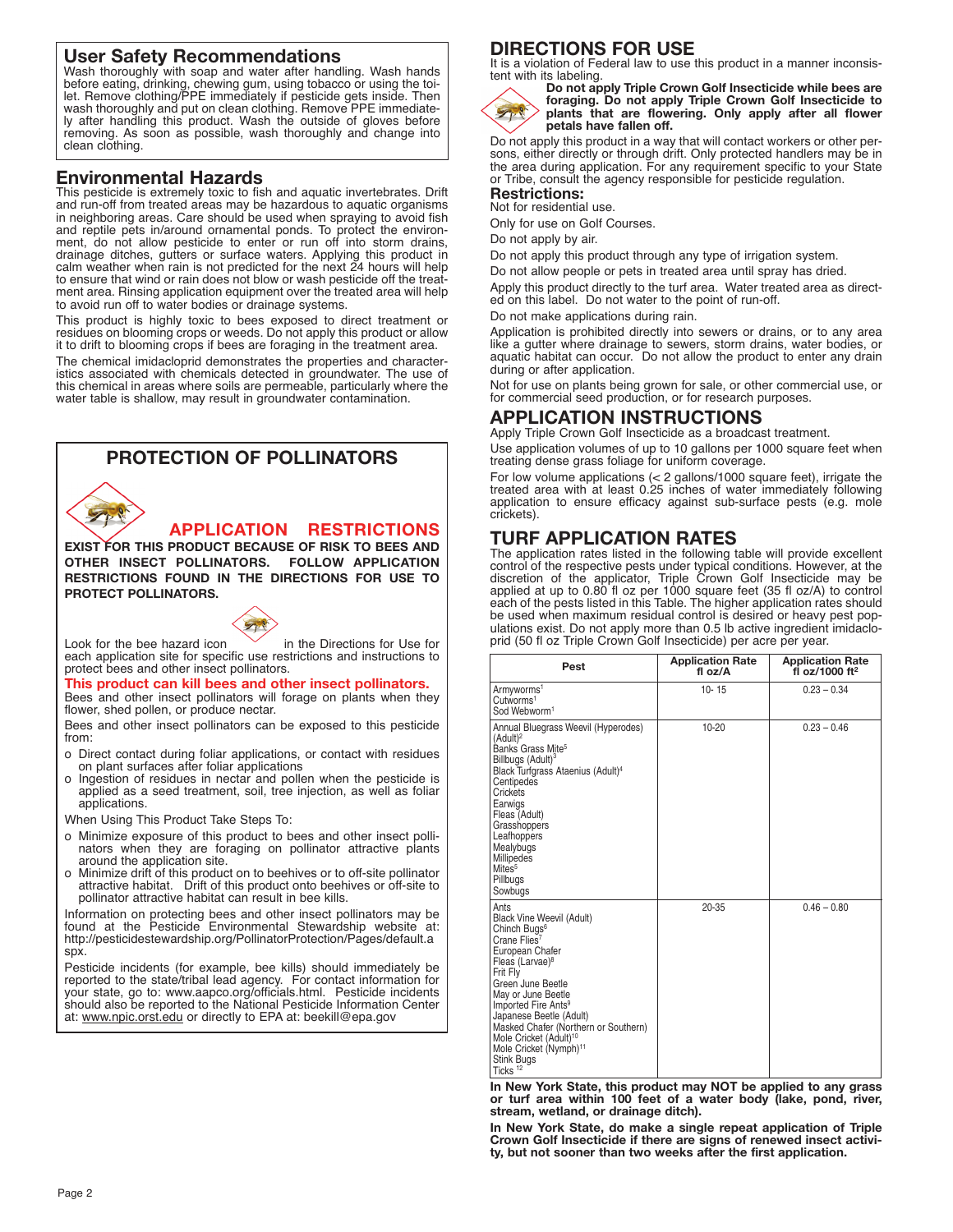**Comments 1Armyworms, Cutworms and Sod Webworms:** To ensure optimum control, delay watering (irrigation) or mowing for 24 hours after application. If the grass area is being maintained at a mowing height of greater than 1 inch, then higher application rates (Up to 0.80 fluid oz. per 1000 square feet) may be required during periods of high pest pressure.

**2Annual Bluegrass Weevil (***Hyperodes***) adults:** Applications should be timed to control adult weevils as they leave their overwintering sites and move into grass areas. This movement generally begins when *Forsythia* is in full bloom and concludes when flowering dogwood (*Cornus florida*) is in full bloom. Consult your State Cooperative Extension Service for more specific information regarding application timing.

**3Billbug adults:** Applications should be made when adult billbugs are first observed during April and May. Degree day models have been developed to optimize application timing. Consult your State Cooperative Extension Service for information specific to your region. In temperate regions, spring applications targeting billbug adults will also provide control of over-wintered chinch bugs.

**4Black Turfgrass Ataenius adults:** Applications should be made during May and July to control the first and second generation of black turfgrass ataenius adults, respectively. The May application should be<br>timed to coincide with the full bloom stage of Vanhoutte spiraea (S*piraea*<br>*vanhouttei*) and horse chestnut (*Aesculus hippocastanum*). The July application should be timed to coincide with the blooming of Rose of Sharon (*Hibiscus syriacus*).

**5Mites:** To ensure optimal control of eriophyid mites, apply in combination with the labeled application rate of a surfactant. A second application, five to seven days after the first, may be necessary to achieve acceptable control.

**6Chinch Bugs:** Chinch Bugs infest the base of grass plants and are often found in the thatch layer. Irrigation of the grass area before treatment will optimize the penetration of the insecticide to the area where the chinch bugs are located. Use higher volume applications if the thatch layer is excessive or if a relatively long mowing height is being maintained. Chinch Bugs can be one of the most difficult pests to control in grasses and the higher application rates (Up to 0.8 fluid oz. per 1000 square feet) may be required to control populations that contain both nymphs and adults during the middle of the summer.

**7Crane Flies:** Treatments can be made to control early to mid-season larvae (approximately August – February) as they feed on plant crowns. Treatments made to late-season larvae (approximately March, April) may only provide suppression.

**8Flea larvae:** Flea larvae develop in the soil of shaded areas that are accessible to pets or other animals. Use a higher volume application when treating these areas to ensure penetration of the insecticide into the soil. Note: if the area is being treated with Triple Crown Golf Insecticide at 0.25 fluid oz. per 1000 square feet for adult flea control, then the larval application rate may be achieved by increasing the application volume two- to four-fold.

**9Imported Fire Ants:** Control will be optimized by combining broadcast applications that will control foraging workers and newly mated fly-in queens with mound drenches that will control existing colonies. If the soil is not moist, then it is important to irrigate before application or use a high volume application. Apply broadcast treatments at 0.46 to 0.80 fluid oz. per 1,000 square feet. Use enough finished volume to penetrate thatch or sod. Treat mounds by applying 0.80 oz Triple Crown Golf Insecticide per mound in 1 to 2 gallons water by sprinkling the mound until it is wet and treat 3 feet out around the mound. Use the higher volume for mounds larger than 12". Treat mounds with sufficient force to break their apex and allow the insecticide solution to flow into the ant tunnels. For best results, apply in cool weather (65 - 80˚F) or in early morning or late evening hours.

**10Mole Cricket adults:** Achieving acceptable control of adult mole crickets is difficult because preferred grass areas are subject to continuous invasion during the early spring by this extremely active stage. Applications should be made as late in the day as possible and should be watered in with up to 0.5 inches of water immediately after treatment. If the soil is not moist, then it is important to irrigate before application to bring the mole crickets closer to the soil surface where contact with the insecticide will be maximized. Grass areas that receive pressure from adult mole crickets should be treated at peak egg hatch to ensure optimum control of subsequent nymph populations (see below).

**11Mole Cricket nymphs:** Grass areas that received intense adult mole cricket pressure in the spring should be treated immediately prior to peak egg hatch. Optimal control is achieved at this time because young nymphs are more susceptible to insecticides and they are located near the soil surface where the insecticide is most concentrated. Control of larger, more damaging, nymphs later in the year may require both higher application rates and more frequent applications to maintain acceptable control. Applications should be made as late in the day as possible and should be watered in with up to 0.5 inches of water immediately after treatment. If the soil is not moist, then it is important to irrigate before application to bring the mole crickets closer to the soil surface where contact with the insecticide will be maximized.

**12Ticks (Including ticks that may transmit Lyme Disease and Rocky Mountain Spotted fever):** Do not make spot applications. Treat the entire area where exposure to ticks may occur. Use higher spray volumes when treating areas with dense ground cover or heavy leaf litter. Ticks may be reintroduced from surrounding areas on host animals. Retreatment may be necessary to achieve and/or maintain control during periods of high pest pressure. Repeat application is necessary only if there are signs of renewed activity. Limit repeat application to no more than once per seven days.

**Deer ticks (***Ixodes sp.***)** have a complicated life cycle that ranges over a two year period and involves four life stages. Applications should be made in the late fall and/or early spring to control adult ticks that are usually located on brush or grass above the soil surface and in mid to late spring to control larvae and nymphs that reside in the soil and leaf litter.

**American dog ticks** may be a considerable nuisance in suburban settings, particularly where homes are built on land that was previously field or forest. These ticks commonly congregate along paths or roadways where humans are likely to be encountered. Applications should be made as necessary from mid-spring to early fall to control American dog tick larvae, nymphs and adults.

### **Resistance Management**

Some insects are known to develop resistance to products with the same chemical class used repeatedly for control. Triple Crown Golf Insecticide contains Group 3 and Group 4A insecticides. Although pest resistance cannot be predicted, a general rule to reduce the onset of resistance in pest species to Triple Crown Golf Insecticide is not to consecutively and repeatedly apply Group 3 and/or Group 4A insecticides during a growing season for control of a particular pest target. Consult your local or state agricultural authorities or your FMC representative for more specific details on insect resistance management strategies. If resistance does occur use another chemistry class that is registered for the pest and crop.

## **STORAGE AND DISPOSAL**

Do not contaminate water, food, or feed by storage and disposal. **Pesticide Storage**

Do not freeze. Keep out of reach of children and animals. Store in original containers only. Store in a cool, dry place and avoid excess heat. Carefully open containers. After partial use, replace lids and close tightly. Do not put concentrate or dilute material into food or drink containers. In case of spill, avoid contact, isolate area and keep out animals and unprotected persons. Confine spills. Call **CHEMTREC (Transportation and Spills): (800) 424-9300.**

**To confine spill:** Dike surrounding area or absorb with sand, cat litter, or commercial clay. Place damaged package in a holding container. Identify contents.

#### **Pesticide Disposal**

Pesticide wastes may be hazardous. Improper disposal of excess pesticide, spray mixture, or rinsate is a violation of Federal law. If these wastes cannot be disposed of by use according to label instructions, contact your State Pesticide or Environmental Control Agency, or the Hazardous Waste representative of the nearest EPA Regional Office for guidance.

#### **Container Handling**

**Nonrefillable Container.** Do not reuse or refill this container. Triple rinse container (or equivalent) promptly after emptying. Triple rinse as follows: Empty the remaining contents into application equipment or a mix tank and drain for 10 seconds after the flow begins to drip. Fill the container  $1/4$  full with water and recap. Shake for  $10$  seconds. Pour rinsate into application equipment or a mix tank or store rinsate for later use or disposal. Drain for 10 seconds after the flow begins to drip. Repeat this procedure two more times.